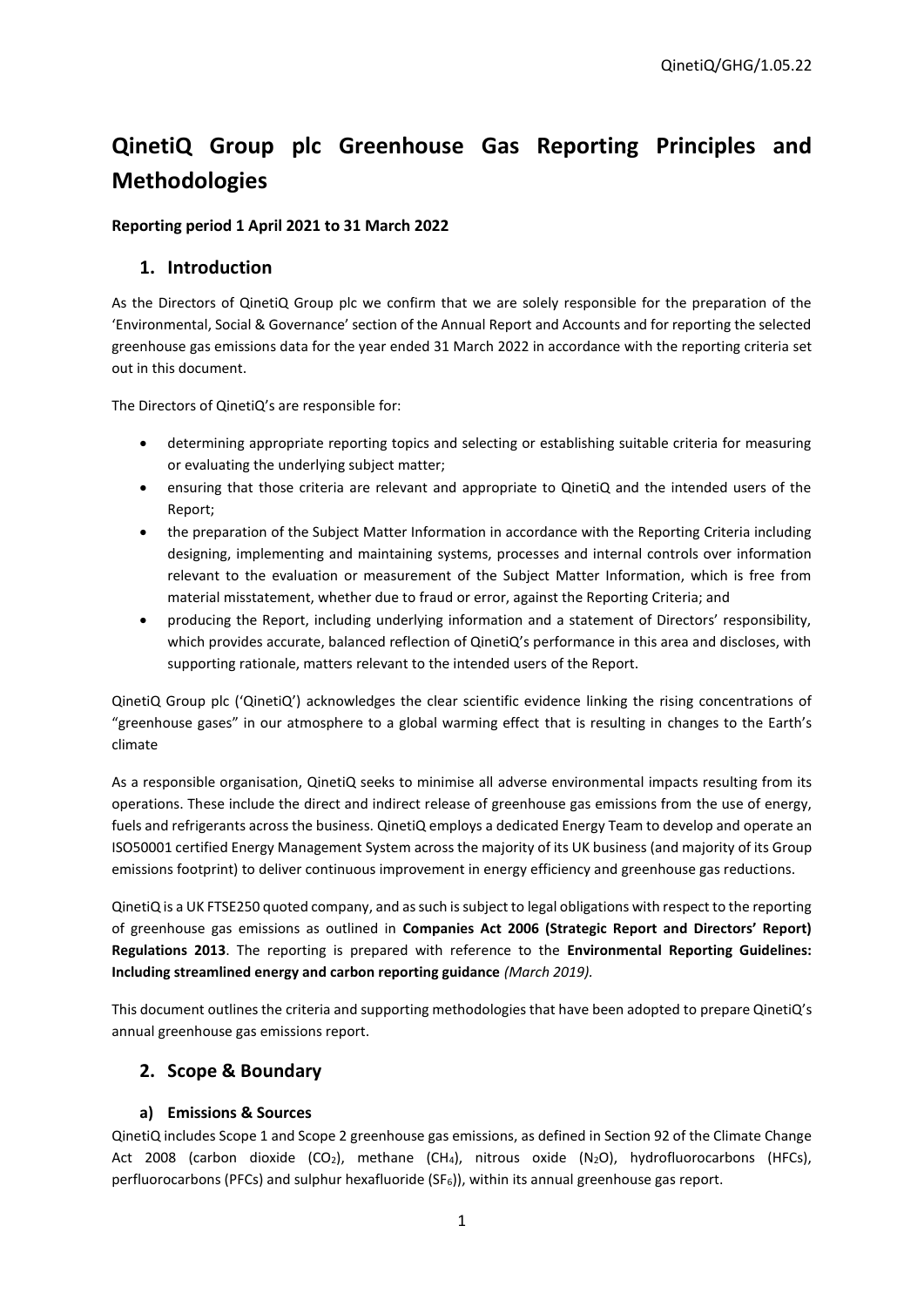The following sources of emissions are included within the report:

Direct emissions:

- Stationary combustion combustion fuels in stationary equipment e.g. boilers, heaters and engines
- Mobile combustion combustion of fuels in transportation devices e.g. automobiles and aircraft
- Process emissions emissions released as a result of a physical or chemical process e.g. the detonation of explosive material
- Fugitive emissions intentional or unintentional releases, such as refrigerant leaks from air conditioning, sulphur hexafluoride from specialist equipment etc

In-direct emissions

 Emissions from the generation or purchased electricity that is consumed in owned or controlled equipment.

### **b) Organisational Boundary**

QinetiQ adopts a Financial Control boundary approach in its annual greenhouse gas reporting. This includes all sources of emissions over which QinetiQ has the ability to direct the financial and operating policies of an entity with a view to gaining economic benefit from its activities, and where QinetiQ retains the majority risks and rewards of ownership of the entity's assets.

Under the Financial Control approach, 100% of the calculated impact arising from Group companies and subsidiary entities is included, with emissions from joint ventures incorporated under an equity share approach.

On an annual basis the organisational boundary is reviewed to ensure that any new legal entities are included where necessary. This is completed using the organisational structure from the Company Secretary. From this a review of properties is completed to identify what, if any, new sites fall within the scope of the emissions reporting (e.g. the property assets associated with a company acquisition, the opening of a new facility etc), and also sites which are no longer within the reporting scope (e.g. site closures, divested entities etc). The updated organisational and property records are then reconciled to determine the boundary for the reporting year, after which the emissions source data is requested from the appropriate site contacts.

Emissions from entities acquired during the financial year will be incorporated into the annual greenhouse gas report in the next reporting period in accordance with the scope and boundary criteria set out in this document, unless otherwise indicated in our reporting. Emissions from entities disposed of during the year are included up to the date of disposal within the respective annual reporting year.

### **c) Property Assets**

QinetiQ has a mixed tenure property portfolio. This includes assets that are wholly owned by the QinetiQ Group, assets that QinetiQ operate under a long term license, and assets to which QinetiQ is the lessee to a 3<sup>rd</sup> party landlord entity.

The annual greenhouse gas emissions report includes all emissions from assets that are wholly owned by the QinetiQ Group or operated under a long term property license agreement. Greenhouse gas emissions associated with leased assets across the QinetiQ Group is reported within the financial control approach in line with the Greenhouse Gas Protocol classification outlined in [Table 1](#page-1-0) below.

<span id="page-1-0"></span>*Table 1 Emissions from Leased Assets: Leasing Agreements and Boundaries (Lessee's Perspective), "Categorizing GHG Emissions Associated with Leased Assets Appendix F to the GHG Protocol Corporate Standard"*

| <b>GHG Reporting Boundary</b>                     | <b>Type of lease</b>                                                                                            |                                                                                                                          |
|---------------------------------------------------|-----------------------------------------------------------------------------------------------------------------|--------------------------------------------------------------------------------------------------------------------------|
| Approach                                          | <b>Finance/Capital</b>                                                                                          | <b>Operating</b>                                                                                                         |
| <b>Financial Control /</b><br><b>Equity Share</b> | Lessee does have ownership and<br>financial control, therefore emissions<br>associated with fuel combustion are | Lessee does not have ownership or<br>financial control, therefore emissions<br>associated with fuel combustion are scope |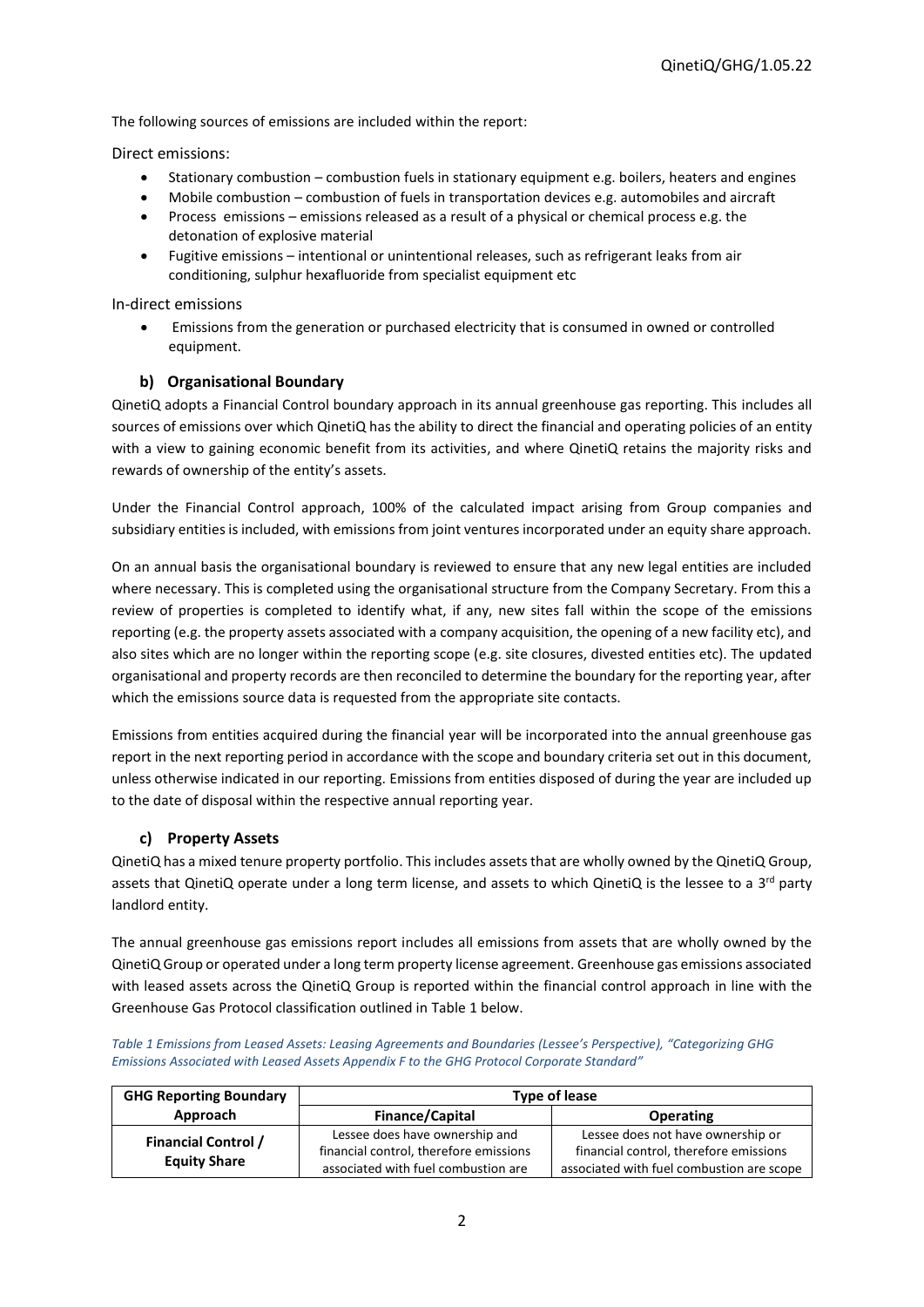|                     | scope 1 and with use of purchased        | 3 and with use of purchased electricity are |
|---------------------|------------------------------------------|---------------------------------------------|
|                     | electricity are scope 2.                 | scope 3.                                    |
| Operational Control | Lessee does have operational control,    | Lessee does have operational control,       |
|                     | therefore emissions associated with fuel | therefore emissions associated with fuel    |
|                     | combustion are scope 1 and with use of   | combustion are scope 1 and with use of      |
|                     | purchased electricity are scope 2        | purchased electricity are scope 2           |

**3. In cases where there are trials or other customer activity on QinetiQ-owned sites (e.g. Formidable Shield), only the emissions from QinetiQ-owned assets falls within scope 1 and 2. Emissions from the customer assets will fall into the boundary of the customer, rather than the QinetiQ Group.Reporting Format** 

## **a) Period**

QinetiQ produces its Annual Report and Accounts for the 12 months to 31 March, and the greenhouse gas emissions reporting also aligns to this period. QinetiQ reports Scope 1 and Scope 2 greenhouse gas emissions for the current year and preceding year. These are presented in absolute values, and normalised against Group revenue to give an intensity ratio with the units Tonnes of  $CO<sub>2</sub>$  equivalent per million pounds (TCO<sub>2</sub>e/£m).

## **b) Emission Factors**

For the 12 months to 31 March 2022 (FY22), QinetiQ has used the **Greenhouse gas reporting: conversion factors 2021** for our UK emissions (https://www.gov.uk/government/publications/greenhouse-gas-reportingconversion-factors-20201) in order to determine the Group's Scope 1 and Scope 2 emissions.

We adopt the conventional approach in calculating our carbon emissions through the collection of primary source data in their appropriate units (e.g. kilowatthours (kWh), litres (L), kilograms (kg), kilometres (km) etc.) and converting into the associated carbon emissions using the relevant emissions factors.

# **4. Emissions Data**

The greenhouse gas data is collected annually across the QinetiQ Group in two tranches. The first tranche captures Q1-Q3 of the reporting period and is collected in January. The Q4 data is collected after year end in April.

Data collection templates are issued to relevant site and business unit contacts across the company. The completed templates are consolidated by the Energy Team. Information is also obtained from the QinetiQ management systems; including the Energy Bureau, accounts payable, Environmental and Energy Management Systems, QMAS (explosives database), and from our supply chain.

The data is subject to internal reviews followed by independent  $3<sup>rd</sup>$  party limited assurance prior to inclusion in the Company Annual Report (see section 5).

## **a) Scope 1 Emissions Sources:**

## **i. Gaseous and Liquid Fuels**

QinetiQ procures its UK mains gas supplies centrally on a portfolio contract with an energy supplier. The consumption data and monthly bills for each supply are sent directly into our 3<sup>rd</sup> party Energy Bureau provider for validation and reporting. This process forms part of our ISO50001 certified Energy Management System, and is subject to both internal and external management system audit. Gas consumption data for the reporting period is obtained from this system and is evidenced by the monthly bills. The majority of our natural gas consumption included in our Group greenhouse gas report is covered by this system.

For subsidiary and international sites mains gas data is collected directly from the sites using relevant reporting templates.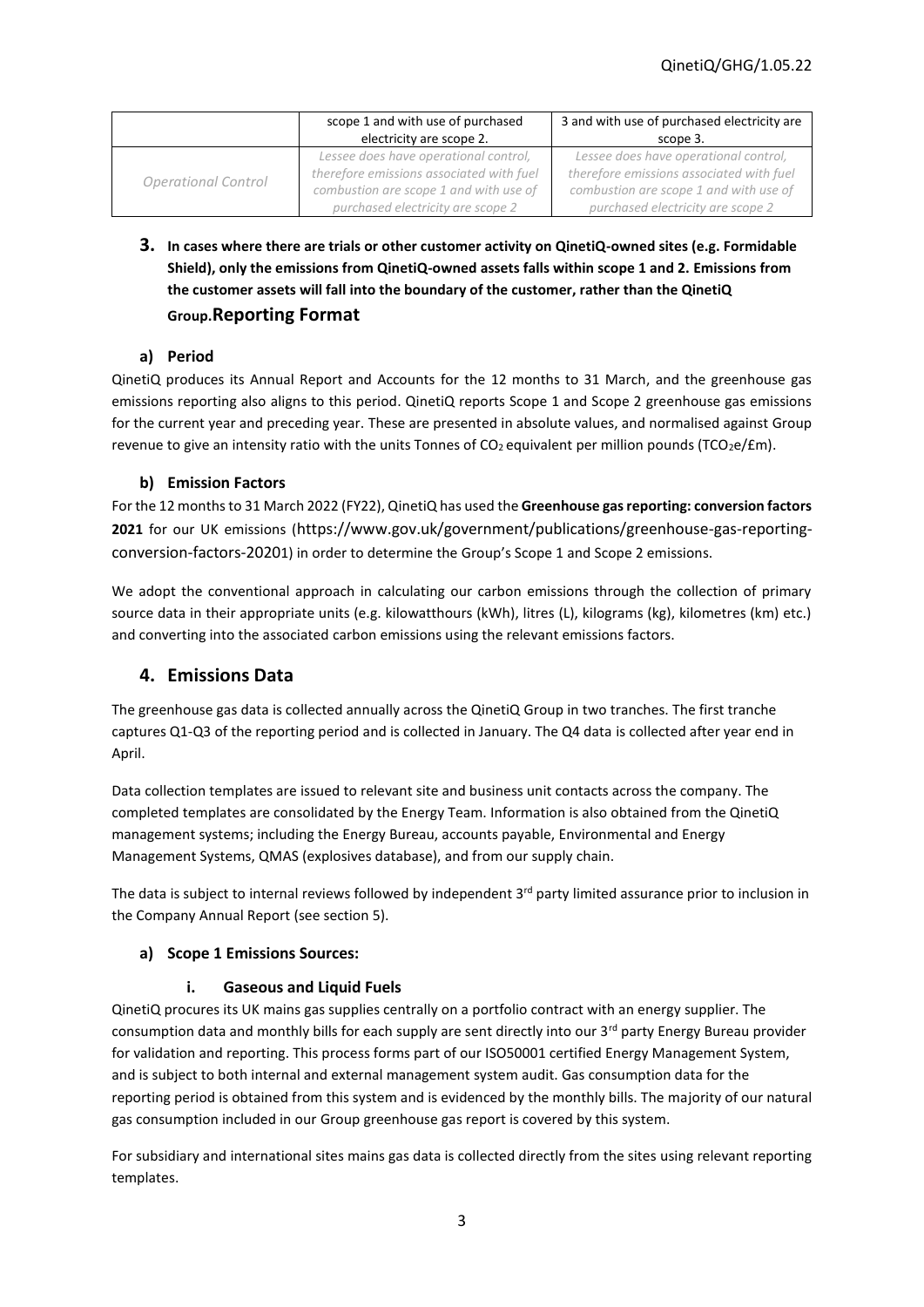If gaps in the period for natural gas data are identified a pro-rata estimation technique is adopted whereby data from a comparable period e.g. days/weeks either side of the gap (accounting for weekends) is used to estimate consumption for the missing days.

QinetiQ operations use of a variety of liquid fuels such as gas oil, kerosene, jet fuel, diesel, LPG, marine gas oil etc. The liquid fuels data for all QinetiQ Group sites is collected using the relevant reporting templates as issued by the Energy Team during the reporting year.

The liquid fuels source data is primarily volumes purchased taken from supplier statements, invoices and other relevant internally maintained records. In some instances, where fuels are purchased on a bulk basis and actual consumption data is not available, we make the assumption that purchased volume equates to consumption. There are instances where some of the bulk purchased fuels are sold onto other organisations operating from our sites. These volumes are excluded from calculating QinetiQ's emissions reporting.

Fuel used for aviation and aerial targets is treated slightly differently. For aircraft, fuelling logs for the reporting period are used to calculate consumption. Fuel used in aerial targets is estimated using the average fuel tank size and the number of flights for each type of target.

## **ii. Fluorinated Gases**

Fluorinated gases fall within the Scope 1 reportable emissions, and QinetiQ manages its sources and releases of F-gases from its UK operations (excluding subsidiary entities) through an F-Gas Register that is governed under the ISO14001 certified Environmental Management System and ISO50001 certified Energy Management System. These sites are therefore subject to both internal and 3rd party audits of their F-Gas records. The F- Gas register is controlled by the Group Property function. Systems containing F-gases are subject to a range of routine maintenance inspections. All refrigerant losses, including those identified during system inspections, are recorded in the F Gas Register. The majority of systems are inspected annually, however no assumed leakage rate is applied to systems that are not subject to an annual inspection within the reporting year and instead the quantity of lost gas will be captured and reported within the reporting year in which the inspection occurs. This decision follows analysis to extrapolate the average loss rate observed across the F-Gas register to the specific systems not subject to at least an annual inspection and concluding it amounted to a negligible quantity of emissions. Given the small impact, and that all losses from these systems will eventually be reported within the year the inspection occurs, the method adopted is therefore to not assume an average yearly leakage rate.

The F-Gas emissions from International and UK subsidiary entities are estimated using the "Screening Method" as defined in Annex C of the **Environmental Reporting Guidelines: Including streamlined energy and carbon reporting guidance (DEFRA, 2019).** The source information (gas type and total charge) is collected from the sites using the relevant reporting templates provided by the Energy Team.

### **iii. Sulphur Hexafluoride**

Sulphur Hexafluoride (SF6) is an extremely potent greenhouse gas and QinetiQ is currently exploring options to phase out its use. However there is specialist equipment in operation within QinetiQ that results in the release of SF<sub>6</sub> emissions.

 $SF<sub>6</sub>$  emissions in the year are estimated by the site team using the number and type of trials that have occurred which required the use of the specialist equipment.

### **iv. Transport**

Scope 1 transport emissions across the QinetiQ Group extend to the following:

- Vehicles owned or leased by the QinetiQ Group (including subsidiary entities)
- Vehicles hired for longer than 14 days by the QinetiQ Group (including subsidiary entities)

Exclusions to the Scope 1 transport emissions include: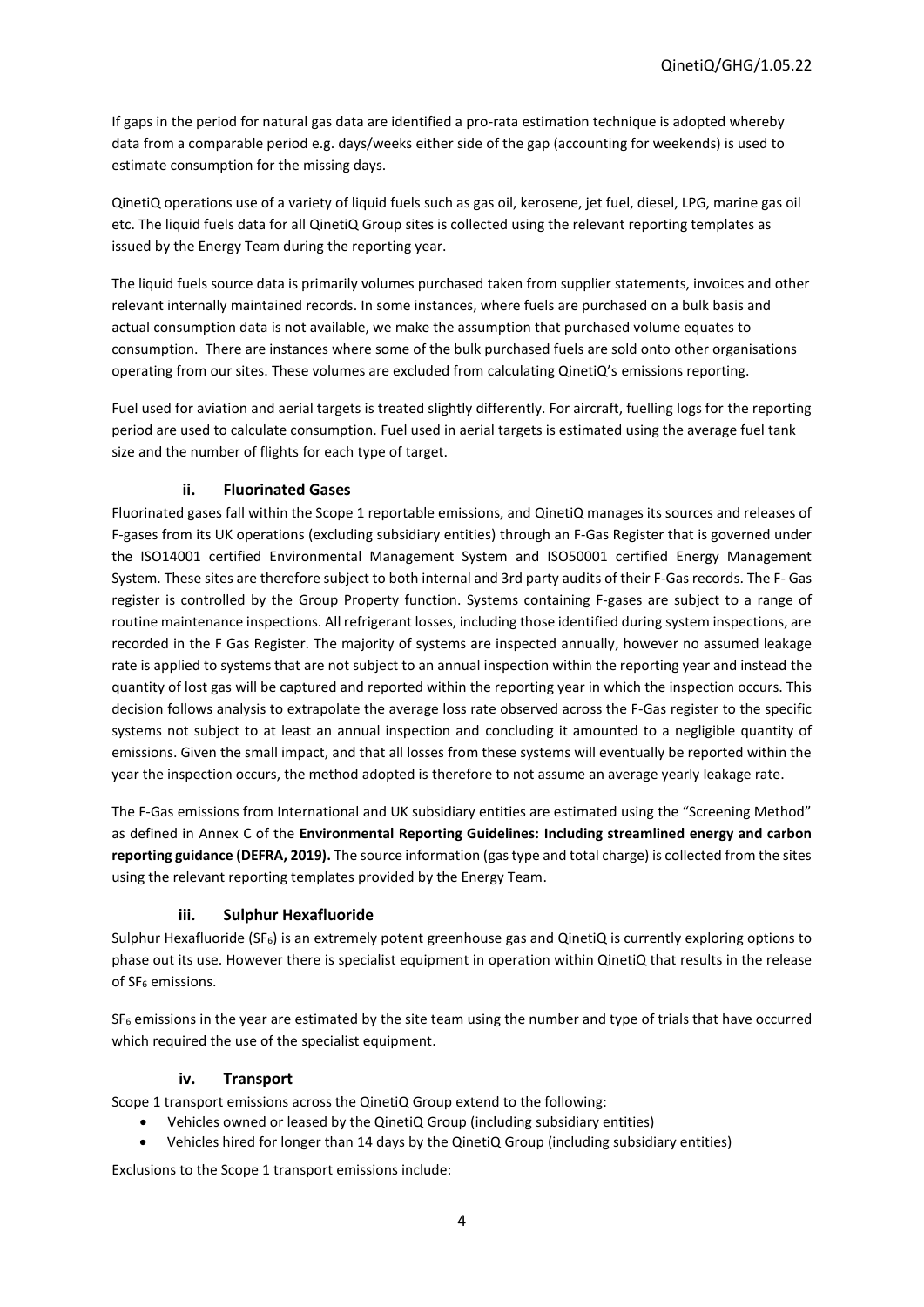- Short term hires (less than 14 days)
- Employee-owned vehicles

Both of which fall within Scope 3 emissions sources which are currently not reported.

Transport data is obtained from the QinetiQ Vehicle Insurance Database which contains records of all vehicles within Scope 1 as defined above. This database contains either the distance travelled by each vehicle (typically road going vehicles) or the hours of use (typically Non-Road going Mobile Machinery (NRMM)). This database is maintained by the QinetiQ Transport team and is subject to internal spot checks.

 Scope 1 emissions are calculated based on the type of vehicle record (distance or hours of use) and using the relevant emissions factor from the UK Government GHG Conversion Factors for Company Reporting.

## **v. Detonation of explosive material**

QinetiQ operations involve the detonation of explosive material which results in the release of a small proportion of greenhouse gas emissions. Given the nature of the material, it is subject to regulation and underpinned by robust governance and internal controls to accurately monitor the quantity of explosive material passing through the organisation.

QinetiQ uses an internally developed database (QinetiQ Munitions Accounting System – QMAS) to catalogue and track the movement of explosive material from receipt through to disposal. The QMAS system complies with the requirements of the Health & Safety Executive with respect to the handing of explosive material, and is a key system operating within the QinetiQ ISO45001 certified Health & Safety management system, and ISO9001 certified Quality Management system. The QMAS system itself is certified to the TickIT+ standard for databases.

Data on the total quantity and type of explosive material disposed of throughout the reporting period is extracted from QMAS. This data is categorised into the 7 Groups as presented in [Table 2](#page-4-0):

The emissions factor from a representative explosive type for each Group is applied for all explosives within the Group. The representative explosive for each Group is identified by the QinetiQ Explosives Team and presented below in [Table 2](#page-4-0). The emissions factor for each representative explosive type is calculated in line with the **CEA2 Combustion Model** developed by NASA.

| <b>Explosives Group</b>    | <b>Representative Explosive</b> |
|----------------------------|---------------------------------|
| $C-NO2$                    | TNT                             |
| $N-NO2$                    | <b>RDX</b>                      |
| $O-NO2$                    | <b>PETN</b>                     |
| <b>Compound Explosives</b> | C4                              |
| Polymer Bonded Explosives  | <b>PBX</b>                      |
| Propellants                | 0.50 calibre cartridge          |
| Pyrotechnics               | Estimated 10% of propellant     |

#### <span id="page-4-0"></span>*Table 2 Explosives Groups and Representatives*

The CEA2 combustion model was selected as the most appropriate model for the GHG reporting process by the QinetiQ Explosives Team who are subject matter experts in modelling and explosives. The output of the combustion model is collected in in the form of total Kgs of  $CO<sub>2</sub>$ , CH<sub>4</sub> and N<sub>2</sub>O and multiplied by the relevant emission factor.